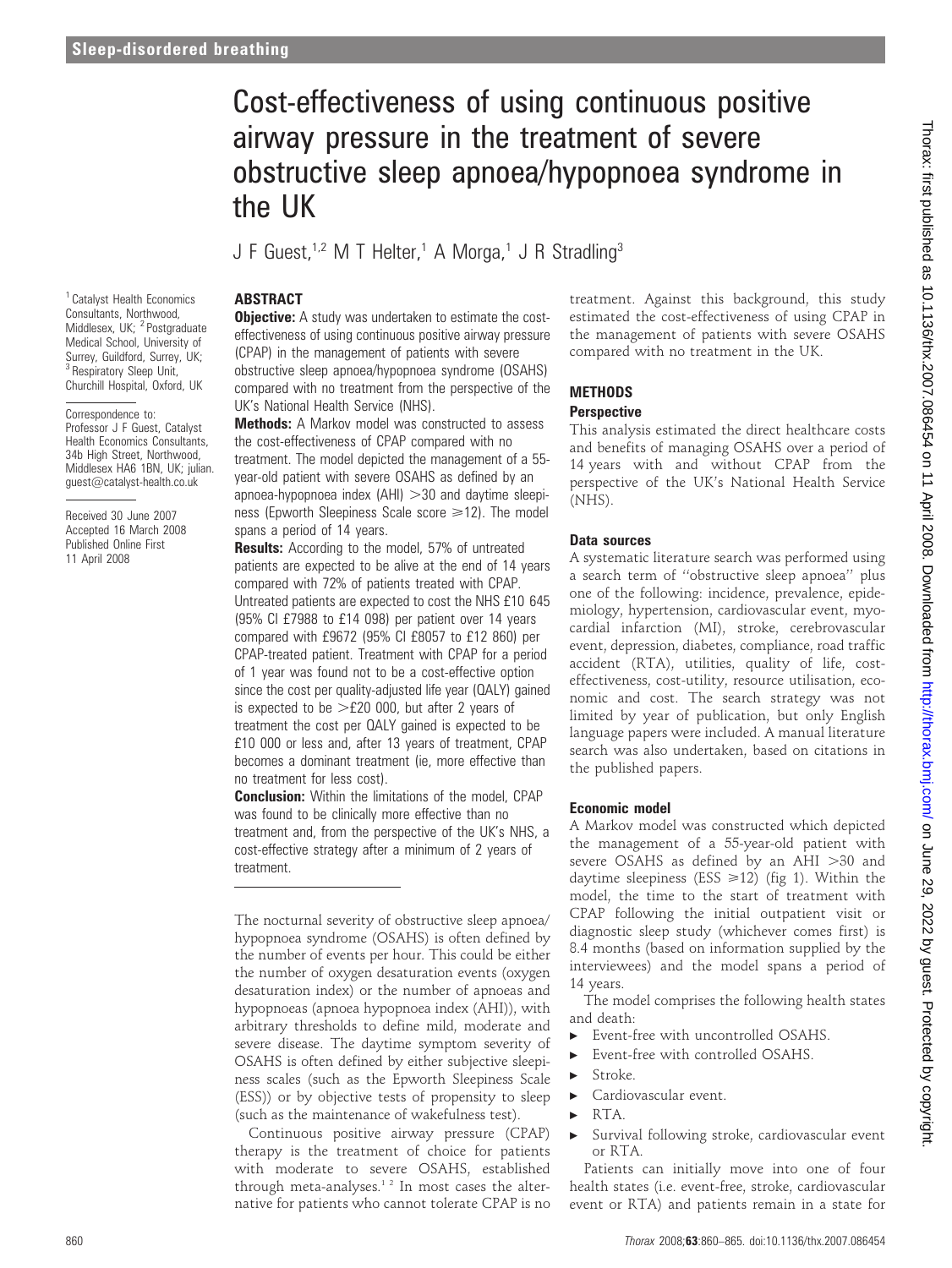

**Figure 1** Markov model depicting the management of severe obstructive sleep apnoea/hypopnoea syndrome (OSAHS). CPAP, continuous positive airway pressure; MI, myocardial infarction; RTA, road traffic accident.

1 year at a time before moving to another state. Patients who have a cardiovascular event or RTA in any one year can have a stroke or another cardiovascular event or RTA in a later year, and there are no limits on the number of events they can undergo in subsequent years. However, patients who have a stroke can no longer drive, but there are no limits on the number of cardiovascular events or strokes they can undergo in subsequent years. One limitation of the model structure is that it does not consider the impact of patients with OSAHS having an RTA as a result of being a passenger, particularly patients with stroke who can no longer drive. The arrows depict the possible movement of patients between the different health states (fig 1).

#### Model inputs: clinical

#### Cardiovascular events

After sleepiness, the principal morbidity of OSAHS relates to the cardiovascular system.<sup>3</sup> However, identification of a clear association between OSAHS and cardiovascular disease has proved challenging,<sup>3</sup> although epidemiological studies have consistently found an association between OSAHS and hypertension.<sup>4–6</sup>

A recently published observational (non-randomised) study by Marin *et al*<sup>7</sup>compared the cumulative risk of fatal and nonfatal cardiovascular and cerebrovascular episodes in patients with OSAHS over 12 successive years among those who received and those who declined CPAP. The study found that patients with severe disease (AHI  $>$ 30) who were treated with CPAP had a significantly lower risk of cardiovascular events than untreated patients. However, this was an uncontrolled study, and patients who decline medical advice and treatments have been shown to have a higher mortality independent of the treatment itself.<sup>8</sup> This difference in cardiovascular risk may therefore be an overestimate.

The cumulative annual risk of fatal and non-fatal cardiovascular and cerebrovascular events in patients with severe disease treated with and without CPAP in the study by Marin et al<sup>7</sup> was extrapolated using a best fit exponential model from 12 to 14 years, from which the annual incidence was calculated. In a separate study, Mar et  $al^9$  found that the risk of coronary heart disease and stroke in patients with untreated severe OSAHS

#### Sleep-disordered breathing

was 1.185 and 1.353, respectively. Hence, the ratio of developing coronary heart disease to stroke was 1:1.13. In treated patients the risk was 1:1. These ratios were applied to our estimates of the annual incidence of fatal and non-fatal cardiovascular and cerebrovascular events in patients with severe OSAHS, enabling the annual risk of cardiovascular event, stroke, fatality and nonfatality from a cardiovascular and cerebrovascular event to be estimated. These estimates were incorporated into the Markov model and represent the likely maximum effect.

#### Road traffic accidents

Only two studies were found in which the relative risk of RTAs in patients with OSAHS compared with control populations was reported. The first was a case-control study<sup>10</sup> which found that the risk of an RTA in untreated patients was three times greater than the risk in control populations, while the risk in patients treated with CPAP was the same as that of control populations. In a second study, $11$  the number of RTAs in patients with OSAHS was estimated using a road safety platform. The authors estimated that the risk of an RTA in untreated patients was 2.3 times greater than the risk among control populations, whereas the risk in treated patients was marginally less than that of control populations. By taking the average of the findings of these two studies, $10^{-11}$  the model assumes that the risk of an RTA in untreated patients was 2.6 times greater than the risk in control populations, whereas the risk in treated patients was the same as that of control populations.

According to the Department of Transport, $12$  there were 221 751 RTAs in Great Britain in 2002 of which 1.3% resulted in a fatality. The distribution of different severities of RTAs (slight, serious and fatal) in Great Britain in 2002 and corresponding costs<sup>12</sup> have been incorporated into the model. In the same year there were 25.3 million licensed motor vehicles in Great Britain. Hence, by assuming that all patients are drivers and have a licensed motor vehicle, it was estimated that the risk of an RTA in the control population (and thus in treated patients with OSAHS) is 0.009 per annum, and 0.023 per annum in untreated patients with OSAHS.

#### Compliance

Only four published studies were found which reported the percentage of patients with OSAHS who continued using their fixed pressure CPAP device over various periods: 68% over 60 months,<sup>13</sup> 85% over 84 months,<sup>14</sup> 72% over 24 months<sup>15</sup> and 80% over an unspecified period.<sup>16</sup> The average of these four studies was estimated to be 74%. McArdle et  $al^{13}$  also reported that the percentage of patients who continued using their CPAP device fell from 84% at the end of the first year to 68% after 4 years, remaining at this level for a further 3 years. This equates to a discontinuation rate of 5% per annum over 4 years. Similarly, Krieger et  $aI<sup>14</sup>$  reported that the percentage of patients who continued using their CPAP device fell from 90% after 3 years to 85% after 7 years, equivalent to a discontinuation rate of 1% per annum over 4 years. The weighted average of these two discontinuation rates was estimated to be 3.8% per annum.

Since the period of the model is  $>1$  year, it was assumed that 74% of all patients would continue using their device during the first year of treatment. It was also assumed that 3.8% of patients receiving CPAP at the beginning of the second year would discontinue using the device during the year, and this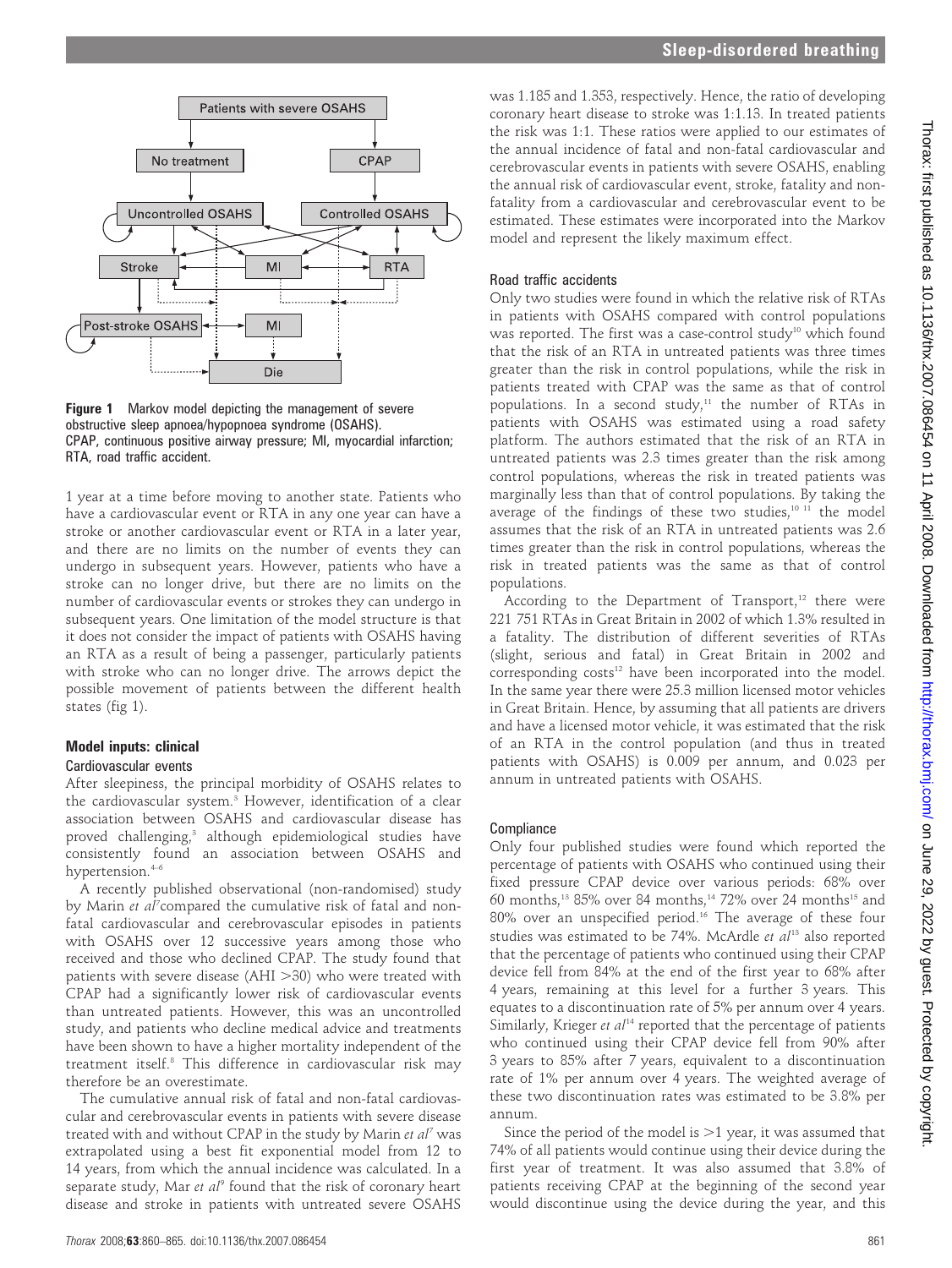|  |  |  |  |  |  |  |  |  | Table 1 Estimates of healthcare resource use (95% confidence intervals in parentheses) |
|--|--|--|--|--|--|--|--|--|----------------------------------------------------------------------------------------|
|--|--|--|--|--|--|--|--|--|----------------------------------------------------------------------------------------|

| <b>Resource</b>                                                                    | <b>Probability</b>    |
|------------------------------------------------------------------------------------|-----------------------|
| Probability of having an initial outpatient visit before a diagnostic sleep study  | $0.31$ (0.11 to 0.51) |
| Probability of one outpatient visit after a diagnostic sleep study                 | $0.69$ (0.49 to 0.89) |
| Probability having of a home sleep study                                           | $0.75$ (0.59 to 0.90) |
| Probability of having a home titration study                                       | $0.99$ (0.97 to 1.00) |
| Probability of having a titration study in hospital                                | $0.04$ (0 to $0.05$ ) |
| Probability of using CPAP (fixed) for titration                                    | $0.19$ (0.01 to 0.36) |
| Probability of using CPAP (auto) for titration                                     | $0.81$ (0.64 to 0.99) |
| Probability of seeing a consultant during the titration phase                      | $0.40$ (0.05 to 0.52) |
| Probability of seeing a specialist nurse during the titration phase                | $1.00$ (0.53 to 1.00) |
| Probability of seeing a technician during the titration phase                      | $0.48$ (0.10 to 0.93) |
| Probability of having a humidifier                                                 | $0.38$ (0.22 to 0.50) |
| Probability of switching from fixed to auto CPAP in the second year                | $0.06$ (0.04 to 0.07) |
| Probability of switching from fixed to auto CPAP in subsequent years               | $0.01$ (0 to $0.02$ ) |
| Probability of a non-compliant patient returning their machine                     | $0.75$ (0.50 to 1.00) |
| Probability of having a follow-up visit within 3 months of starting CPAP           | $0.75$ (0.50 to 1.00) |
| Probability of having a follow-up visit within 4–6 months of starting CPAP         | $0.75$ (0.75 to 1.00) |
| Probability of annual follow-up visits after starting CPAP with a consultant       | $0.13$ (0 to $0.27$ ) |
| Probability of annual follow-up visits after starting CPAP with a specialist nurse | $0.61$ (0.33 to 0.79) |
| Probability of annual follow-up visits after starting CPAP with a technician       | $0.26$ (0.09 to 0.54) |
| Probability of a deceased patient's machine being returned                         | $0.90$ (0.75 to 1.00) |

CPAP, continuous positive airway pressure.

discontinuation rate would decline exponentially over the remaining period of the model.

#### Model inputs: resource use

No publications were identified that quantified healthcare resource use for the management of OSAHS in the UK. This was therefore estimated using information obtained from interviews with 19 randomly selected clinicians from across the UK who managed large established sleep services and who collectively see  $>6000$  new patients with OSAHS per annum. The use of healthcare resources attributable to managing patients with severe OSAHS that has been modelled is summarised in table 1. According to these clinicians, the shelf life of a CPAP device within their individual hospitals was 7 years, and this was the time frame adopted by the National Institute for Health and Clinical Excellence (NICE) in their health technology appraisal of CPAP.17

Unit costs at 2005/6 prices incorporated into the model were obtained from the Departments of Health and Transport.<sup>12 18</sup> The costs of CPAP, humidifier and mask used in the model are the list prices without the application of any discounts often enjoyed by the NHS (ResMed, Oxfordshire, UK, 2007). The hospital cost of an episode of myocardial infarction<sup>19</sup> and the cost of home-based cardiac rehabilitation for the first year following a myocardial infarction<sup>20</sup> have been used as proxies for the cost of managing a cardiovascular event.

## Model inputs: health-related quality of life (HRQoL) and utilities

A Spanish study obtained utility values for different health states from patients with OSAHS who completed the EQ-5D questionnaire before and after they received CPAP treatment.<sup>9</sup> In the absence of any other data, these utilities (0.738 for untreated OSAHS, 0.811 for treated OSAHS, 0.590 for non-fatal stroke in untreated OSAHS patients, 0.649 for non-fatal stroke in treated OSAHS patients, 0.664 for non-fatal cardiovascular event in untreated OSAHS patients, 0.730 for non-fatal cardiovascular event in treated OSAHS patients, 0.701 (estimated) for non-fatal RTA in untreated OSAHS patients and 0.771 (estimated) for non-fatal RTA in treated OSAHS patients)

were applied to the health states in our Markov model, enabling the level of health gain in terms of the expected number of quality-adjusted life years (QALYs) over 14 years to be estimated.

## Model outputs

The measures of clinical effectiveness were defined as:

- The expected percentage of surviving patients at 14 years. The expected percentage of event-free surviving patients at 14 years.
- The expected number of QALYs at 14 years.

The model also estimated the cumulative risk of having a stroke, cardiovascular event and RTA over 14 years. By incorporating the unit costs into the different states within the Markov model, the expected direct healthcare costs over 14 years were estimated. Costs and consequences that were incurred by patients in the second and subsequent years of the model were discounted by 3.5% in accordance with current UK guidelines.<sup>21</sup>

## Cost-effectiveness analyses

The incremental cost-effectiveness of CPAP relative to no treatment was calculated as the difference between the expected cost of the two strategies over 14 years divided by

| <b>Table 2</b> Expected outcomes associated with severe OSAHS after |
|---------------------------------------------------------------------|
| 14 years of treatment with CPAP or no treatment                     |

| Probability after 14 years following: |                       |  |  |  |  |  |
|---------------------------------------|-----------------------|--|--|--|--|--|
| No treatment                          | <b>CPAP</b>           |  |  |  |  |  |
| $0.57$ (0.49 to 0.65)                 | 0.72 (0.66 to 0.78)   |  |  |  |  |  |
| 0.35 (0.20 to 0.53)                   | $0.19$ (0.09 to 0.27) |  |  |  |  |  |
| $0.39$ (0.23 to $0.60$ )              | $0.20$ (0.08 to 0.31) |  |  |  |  |  |
| 0.24 (0.21 to 0.28)                   | $0.17$ (0.14 to 0.19) |  |  |  |  |  |
| $0.30$ (0.13 to 0.46)                 | 0.58 (0.47 to 0.70)   |  |  |  |  |  |
| 7.22 (6.48 to 7.93)                   | 8.09 (7.17 to 8.44)   |  |  |  |  |  |
|                                       |                       |  |  |  |  |  |

95% confidence intervals are shown in parentheses.

CPAP, continuous positive airway pressure; OSAHS, obstructive sleep apnoea/ hypopnoea syndrome; RTA, road traffic accident; QALY, quality-adjusted life year.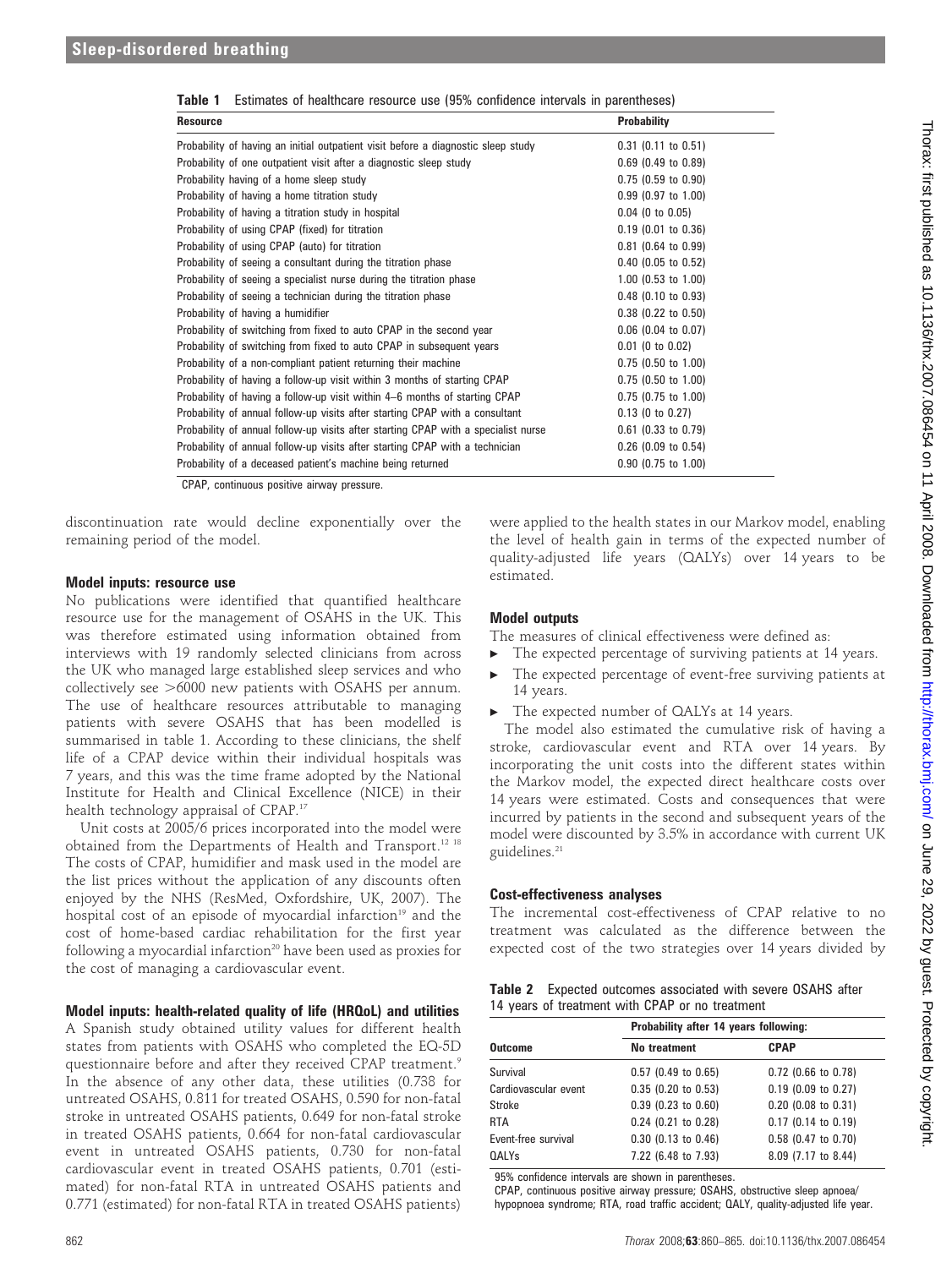#### Table 3 Expected healthcare costs (at 2005/6 prices) over 14 years following no treatment or CPAP

|                                                       | <b>Expected discounted NHS costs over 14</b><br>years at 2005/6 prices following: |               |  |  |  |  |
|-------------------------------------------------------|-----------------------------------------------------------------------------------|---------------|--|--|--|--|
| <b>Resource</b>                                       | No treatment $(f)$                                                                | $CPAP$ $(f)$  |  |  |  |  |
| Clinician visits for OSAHS                            | 0.00(0)                                                                           | 682.22 (7)    |  |  |  |  |
| Devices                                               | 0.00(0)                                                                           | 1794.52 (19)  |  |  |  |  |
| Diagnostic sleep studies                              | 0.00(0)                                                                           | 123.60(1)     |  |  |  |  |
| Resources required to manage<br>cardiovascular events | 1044.67 (10)                                                                      | 564.50 (6)    |  |  |  |  |
| Resources required to manage strokes                  | 7203.58 (68)                                                                      | 4961.12 (51)  |  |  |  |  |
| Resources required to manage RTAs                     | 2396.77 (23)                                                                      | 1546.29 (16)  |  |  |  |  |
| Total                                                 | 10645.02 (100)                                                                    | 9672.25 (100) |  |  |  |  |

Percentage of total expected cost is shown in parentheses

CPAP, continuous positive airway pressure; NHS, National Health Service; OSAHS, obstructive sleep apnoea/hypopnoea syndrome; RTA, road traffic accident.

the difference between the expected outcomes between the two strategies over 14 years. When the outcome was the probability of survival, the incremental cost-effectiveness of CPAP relative to no treatment was defined as the cost per life-year gained. When the outcome was the expected number of QALYs, the incremental cost-effectiveness of CPAP relative to no treatment was defined as the cost per QALY gained. If a treatment resulted in improved outcome for less cost, it was defined as a ''dominant treatment''.

#### Sensitivity analyses

Probabilistic sensitivity analyses were undertaken by simultaneously varying all the probabilities, utilities, unit costs and resource use values within the model. The probabilities and utilities were varied randomly according to a beta distribution and the resource use estimates and unit costs were varied randomly according to a normal distribution. Deterministic analyses were performed to assess the impact of varying individual parameters within the model.

## RESULTS

## Expected outcomes of care

According to the Markov model, 57% of untreated patients are expected to be alive at the end of 14 years compared with 72% of patients treated with CPAP. Moreover, 30% of untreated patients are expected to have survived event-free over 14 years compared with 58% of those treated with CPAP. The expected changes in outcomes associated with CPAP over 14 years are summarised in table 2.



Figure 2 Cumulative cost per quality-adjusted life year (QALY) gained over 14 years.

According to the Markov model, untreated patients are expected to cost the NHS £10 645 (95% confidence interval (CI) £7988 to £14 098) per patient over 14 years compared with £9672 (95% CI £8057 to £12 860) per CPAP-treated patient (table 3). For a cost reduction of £973 (95% CI  $-$ £1983 to £1508) over 14 years, the use of CPAP over 14 years is therefore expected to:

- increase the probability of survival by  $25\%$ ;
- decrease the relative risk of having a cardiovascular event by 46%;
- decrease the relative risk of having a stroke by 49%;
- decrease the relative risk of having an RTA by 31%;
- increase the probability of event-free survival by 92%. The total discounted cost for the device, mask, humidifier and sundries was estimated to be £1795 per patient over 14 years. This cost reflects an expectation that the CPAP device would be returned in 75% and 90% of cases where patients either did not comply or died, respectively.

The cost associated with managing stroke was found to be the primary cost driver in both groups. The secondary cost driver in untreated patients was found to be the cost associated with managing RTAs, whereas in CPAP-treated patients it was the cost of the device itself.

The cumulative NHS costs associated with the management of OSAHS accrue over time. The cost of managing patients with CPAP becomes less than that of patients not receiving CPAP treatment by the 13th year owing to the greater number of cardiovascular events, strokes and RTAs in untreated patients.

## Cost-effectiveness analyses

The cost-effectiveness analyses of CPAP relative to no treatment show that CPAP affords the NHS a dominant treatment. However, fig 2 illustrates that treatment of CPAP for a period of 1 year is not a cost-effective option since the cost per QALY gained is  $>\varepsilon$ 20 000. However, after 2 years of treatment the cost per QALY gained is £10 000 or less and, after 13 years of treatment, CPAP becomes a dominant treatment.

## Sensitivity analyses

Probabilistic sensitivity analyses showed that CPAP has a 0.99 probability of being cost-effective for a threshold of £20 000 per QALY.

The model incorporated clinical outcomes pertaining to cardiovascular and cerebrovascular events and RTAs from disparate publications. The base case analyses were repeated by removing these outcomes from the model. Even if all cardiovascular and cerebrovascular events and RTAs were excluded from the model, the cost per QALY gained with CPAP relative to no treatment would be £4592 (95% CI  $-$ £1236 to £5112). Hence, CPAP still affords the NHS a cost-effective technology.

Deterministic sensitivity analyses revealed that changes in some input values had an effect on the relative cost-effectiveness of CPAP, particularly the proportion of patients who continue using CPAP, the risk of having a cardiovascular/ cerebrovascular event, the risk of having an RTA, the utility for treated and untreated OSAHS, the cost of managing a non-fatal RTA and the cost of managing stroke rehabilitation. Nevertheless, CPAP ceases to afford the NHS a dominant treatment only when:

 $\blacktriangleright$  the proportion of patients who continue using CPAP falls below 60% in the first year of treatment;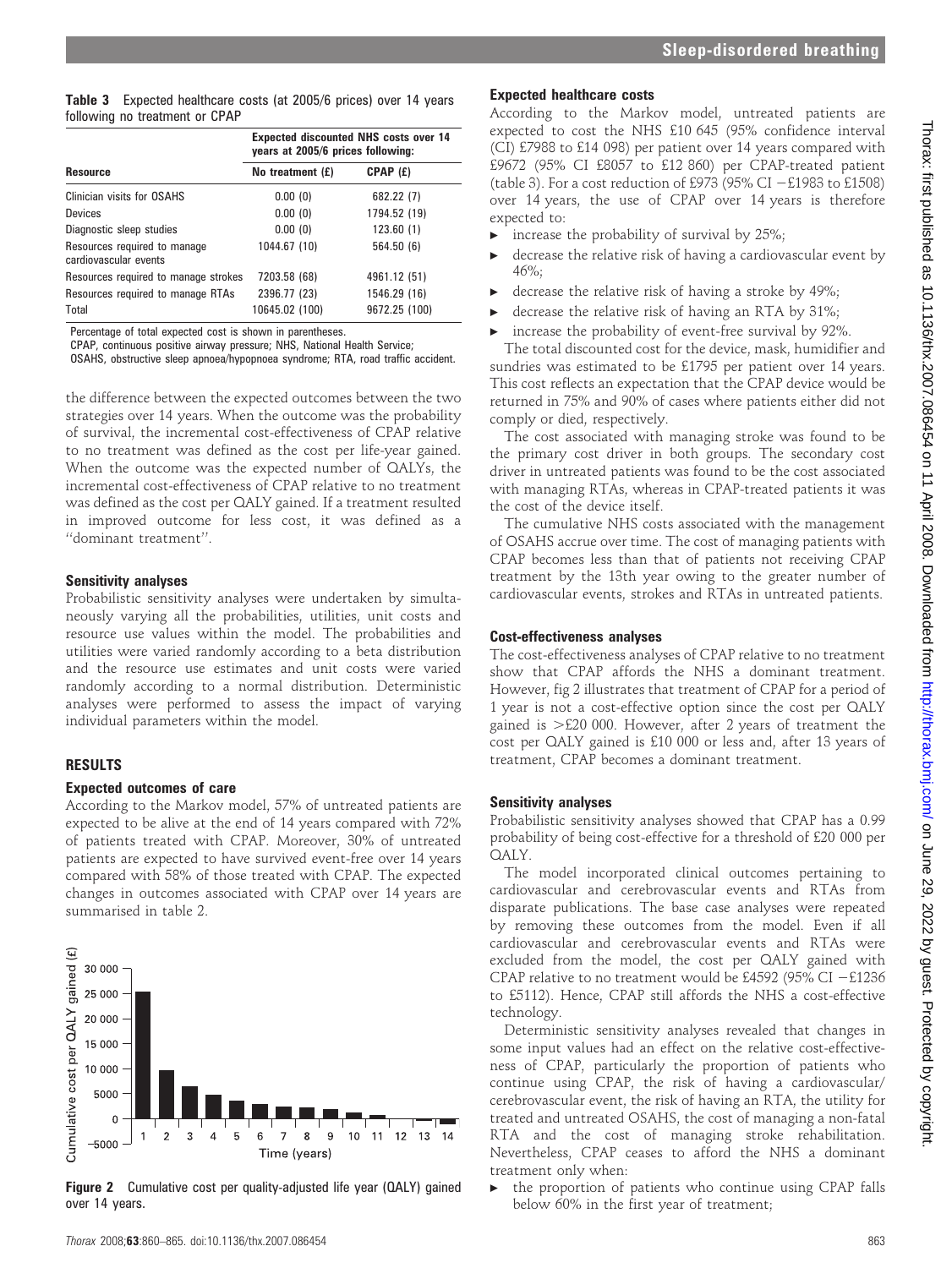- the relative risk of having a cardiovascular/cerebrovascular event falls to 60% below the base case value;
- the cardiovascular event:stroke ratio among untreated OSAHS patients rises above 1:0.9.

However, in all instances the cost per QALY gained with  $CPAP$  is  $\leq$  £5000. The model was insensitive to changes in other model inputs. In particular, the cost-effectiveness of CPAP only changed marginally when changes were made to (1) the time to the start of treatment and (2) all the utility values except that for untreated OSAHS.

The base-case model assumes that the shelf life of CPAP within the NHS is 7 years. However, changing the shelf life to 5 years has a negligible effect on the cost-effectiveness of CPAP. The expected cost to the NHS would rise by £160 to £9833 (95% CI £8229 to £13 060) per patient over 14 years. Nevertheless, CPAP is still expected to afford the NHS a dominant treatment with a cost per QALY of  $-£942$  (95% CI  $-£2507$  to £4173).

#### **DISCUSSION**

The model was constructed using information obtained from disparate publications, including the incidence of cardiovascular and cerebrovascular events reported by Marin et al in their uncontrolled observational study.7 The rationale for using this particular study was that patients were followed for 12 years, which was the longest study we could find. Such observational studies have inherent weaknesses such as a placebo effect, a Hawthorne effect and regression to the mean. Notwithstanding this, the findings of Marin et al were concordant with those of Peker *et al*.<sup>22</sup> Published randomised trials have reported the effect of CPAP on blood pressure. Accordingly, we could have used Framingham risk equations to provide a link between blood pressure and the incidence of fatal and non-fatal cardiovascular events in a hypothetical cohort of patients. However, we considered that using clinical outcomes from a cohort of patients with OSAHS based on actual clinical practice would lead to fewer assumptions and a model that was more representative of the ''real world''. Additionally, the analysis was unable to consider the impact of other co-morbidities, such as diabetes and depression, due to a lack of published evidence.

Our model is subject to several other limitations. Since the clinical basis of the model was disparate published studies and Government statistics, the model may not reflect clinical outcomes observed in clinical practice among a cohort of patients over a period of successive years.

Moreover, it was not possible to model the management of moderate OSAHS owing to the lack of published clinical data required to inform such modelling. We were unable to find any published studies assessing healthcare resource utilisation associated with managing OSAHS in the UK. Hence, this was obtained from interviews with 19 clinicians from across the UK who collectively see  $>6000$  new patients with OSAHS per annum. Utilities were derived from a Spanish population, and these may not be the same as those of a UK population. This gives rise to uncertainty regarding the applicability of these values to a UK study, although sensitivity analyses showed that changing most of these values had minimal impact on the costeffectiveness of CPAP.

The model used resource estimates and utility values for the ''average patient'' and did not take into account such factors as age, sex, suitability of patients for different treatments, other disease-related factors, patients' preferences and level of clinicians' skills.

The model only considered direct healthcare costs borne by the NHS and not those borne by other Government

departments, such as social services costs for rehabilitating patients with stroke and the wider societal costs of RTAs (eg, a fatal RTA can cost  $>E1$  million<sup>23</sup>). Moreover, the model excluded some primary care costs such as those associated with managing sleepiness, RTAs and cardiovascular events, and this may have underestimated the health economic benefits of CPAP. Also excluded is the cost of any medication including that of antihypertensive drugs required to manage hypertension arising from OSAHS. The model also excluded costs incurred by patients and indirect costs borne by patients or society including the societal cost of sleepiness. If all these costs were factored in, the health economic benefits of CPAP therapy would inevitably be much greater.

Notwithstanding these limitations, our model indicated that treatment with CPAP for a period of 1 year is not a costeffective option since the cost per  $QALY$  gained is  $\geq E20000$ . However, NICE considers that a technology that has a costeffectiveness of  $\leq$ £20 000 per QALY potentially affords an effective use of NHS resources.<sup>21</sup> The use of CPAP over 14 years is therefore expected to afford the NHS a cost-effective technology since, after 2 years of treatment with CPAP, the cost per  $QALY$  gained is <£10 000 and, after 13 years of treatment, CPAP becomes dominant. These findings are concordant with those from four other studies, all of which found CPAP to be a cost-effective treatment.<sup>9 24-26</sup> Sensitivity analyses showed that the relative cost-effectiveness of CPAP is sensitive to continuation rates. Thus, any intervention that improves long-term take-up rates such as better patient education is worth employing.

In conclusion, within the limitations of our model, CPAP was found to be clinically more effective than no treatment and, from the perspective of the NHS in the UK, a cost-effective strategy after a minimum of 2 years of treatment.

Acknowledgements: The authors thank the following clinicians for their contributions: Dr D Banerjee, Birmingham Heartlands, Birmingham; Dr B Cooper, Queen Elizabeth Hospital, Birmingham; Dr A Cummin, Charing Cross Hospital, London; Dr C Davies, Royal Berkshire Hospital, Reading; Dr C Dodds, South Cleveland Hospital, Middlesbrough; Dr M Elliott, St James University Hospital, Leeds; Dr P Fitch, Aberdeen Royal Infirmary, Aberdeen; Professor J Gibson, Freeman Hospital, Newcastle upon Tyne; Dr C Gelder, Llandough Hospital, Cardiff; Dr M A Greenstone, Castle Hill Hospital, Hull; Dr C Hanning, Leicester General Hospital, Leicester; Dr A Kendrick, Bristol General Hospital, Bristol; Dr T MacKay, Royal Infirmary of Edinburgh, Edinburgh; Dr J Pepperall, Musgrove Park Hospital, Taunton; Dr M Polkey, Royal Brompton Hospital, London; Dr R Royston, Royal National Throat, Nose and Ear Hospital, London; Dr J White, York District General Hospital, York; Dr A Williams, St Thomas' Hospital, London.

Funding: This study was sponsored financially by ResMed, Oxfordshire, UK, manufacturers of CPAP S8 Escape and APAP S8 AutoSet Spirit.

Competing interests: None.

#### **REFERENCES**

- Smith I, Lasserson TJ, Wright J. Drug therapy for obstructive sleep apnoea in adults. Cochrane Database Syst Rev 2006; (3).
- Giles TL, Lasserson TJ, Smith BJ, et al. Continuous positive airways pressure for obstructive sleep apnea in adults. Cochrane Database Syst Rev 2006;(3).
- 3. McNicholas WT, Krieger J on behalf of the ERS Task Force. Public health and medicolegal implications of sleep apnoea. Eur Respir J 2002;20:1594–609.
- **Duran J,** Esnaola S, Rubio R, et al. Obstructive sleep apnea-hypopnea and related clinical features in a population based sample of subjects aged 30 to 70 yr. Am J Respir Crit Care Med 2001;163:608-13.
- 5. Iellamo F, Montano N. Continuous positive airway pressure treatment: good for obstructive sleep apnea, maybe not for hypertension? Chest 2006;129:1403–4.
- Campos-Rodriguez F, Grilo-Reina A, Perez-Rochel J, et al. Effect of continuous positive airway pressure on ambulatory BP in patients with sleep apnea and hypertension. Chest 2006;129:1459–67.